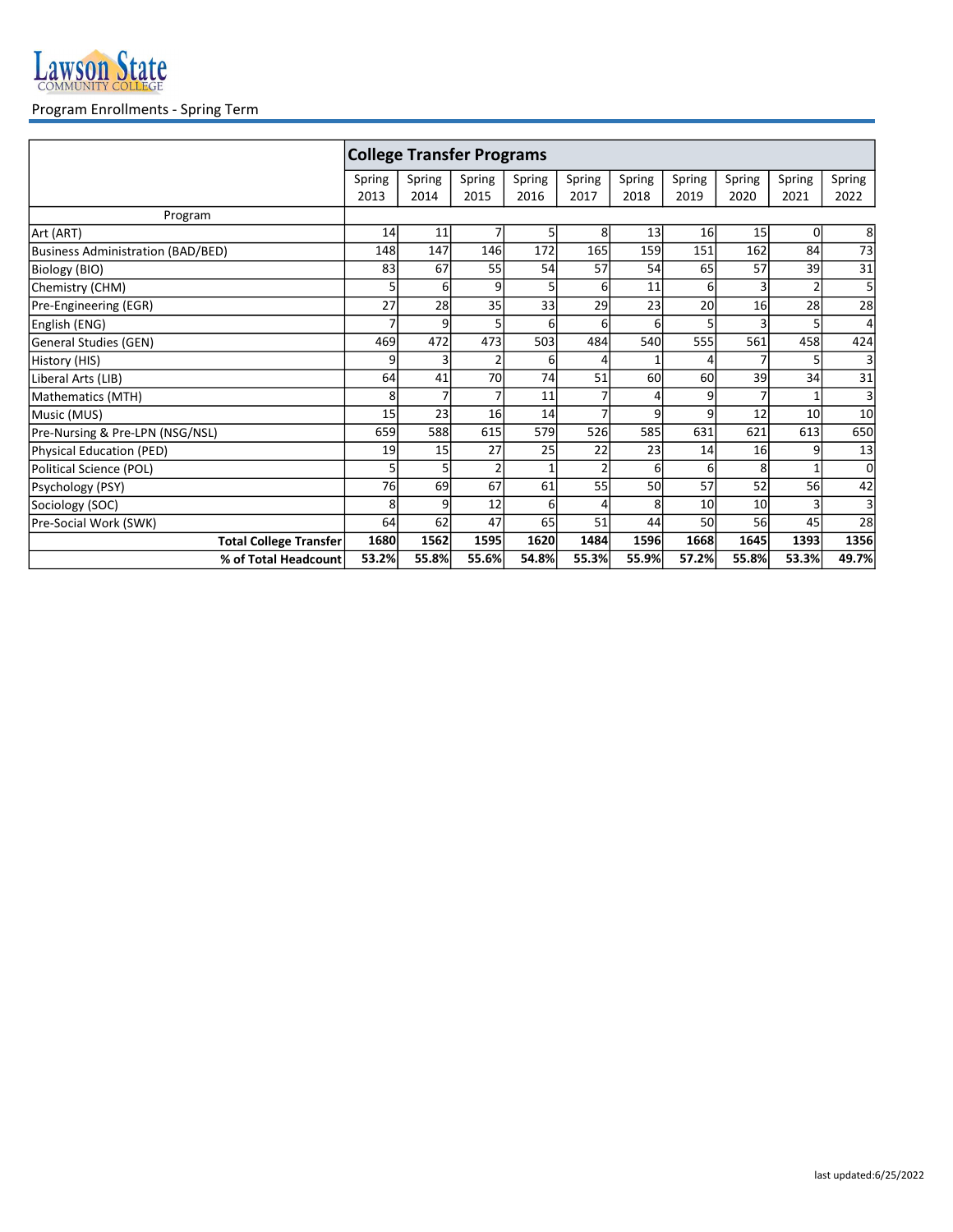

## Program Enrollments - Spring Term

|                                                  | <b>Career Technical Programs</b> |                 |                |                 |                 |                |                |                 |                |                          |  |
|--------------------------------------------------|----------------------------------|-----------------|----------------|-----------------|-----------------|----------------|----------------|-----------------|----------------|--------------------------|--|
|                                                  | Spring                           | Spring          | Spring         | Spring          | Spring          | Spring         | Spring         | Spring          | Spring         | Spring                   |  |
|                                                  | 2013                             | 2014            | 2015           | 2016            | 2017            | 2018           | 2019           | 2020            | 2021           | 2022                     |  |
| Autobody Repair (ABR)                            | 66                               | 58              | 45             | 49              | 49              | 31             | 25             | 16              | 17             | 17                       |  |
| Air Conditioning/Refrigeration (ACR)             | 115                              | 135             | 115            | 119             | 89              | 94             | 84             | 90              | 63             | 58                       |  |
| Accounting (ACT)                                 | 43                               | 33              | 30             | 31              | 22              | 19             | 18             | 11              | 22             | 27                       |  |
| <b>AOT Programs (AOT)</b>                        | 19                               | 14              | 24             | 24              | 42              | 43             | 27             | 25              | 13             | 25                       |  |
| Automotive Technology - GM ASEP (ASE)            | 21                               | 21              | 22             | 13              | 16              | 20             | 15             | 11              | 16             | $\overline{22}$          |  |
| Automotive Technology - Ford Asset (ASF)         | 15                               | 22              | 21             | 19              | 21              | 16             | 17             | 18              | 16             | 18                       |  |
| Automotive Technology - Mercedes (ASM)           | 0                                | $\Omega$        | $\overline{0}$ | 0               | $\mathbf 0$     | $\mathbf 0$    | 0              | 6               | 6              | 5                        |  |
| Automotive Technology - Toyota T-Ten (AST)       | 9                                | 10 <sup>1</sup> | 14             | 13              | 17              | 17             | 9              | 13              | 22             | 17                       |  |
| Automotive Mechanics (AUM)                       | 50                               | 54              | 53             | 37              | 44              | 34             | 26             | 22              | 15             | $\overline{30}$          |  |
| Automated Manufacturing (AUT)                    | $\overline{c}$                   | $\overline{7}$  | $\overline{7}$ | 28              | 23              | 26             | 32             | 31              | 18             | $\overline{13}$          |  |
| Barbering (BAR)                                  | 41                               | 29              | 19             | 13              | 21              | 17             | 24             | 18              | 15             | $\overline{18}$          |  |
| Banking & Finance (BFN)                          | 0                                | $\Omega$        | $\Omega$       | 2               | 0               | 1              | 0              | 0               | 0              | 0                        |  |
| <b>Building Construction (BUC)</b>               | 14                               | 23              | 29             | 21              | 20              | 20             | 16             | 17              | 14             | 20                       |  |
| <b>Business Admin and Management (BUS)</b>       | 100                              | 76              | 65             | 66              | 45              | 48             | 63             | $\overline{54}$ | 115            | 160                      |  |
| Carpentry (CAR)                                  | 12                               | $\Omega$        | $\overline{0}$ | 0               | 0               | $\mathbf 0$    | 0              | $\mathbf 0$     | $\mathbf 0$    | 0                        |  |
| Commercial Art (CAT)                             | $\overline{27}$                  | 36              | 34             | 34              | 36              | 25             | 19             | 18              | 17             | $\overline{22}$          |  |
| Commercial Food Services/Culinary Arts (CFS/CUA) | 14                               | $6 \mid$        | 33             | 53              | 55              | 59             | 54             | 51              | 43             | 33                       |  |
| Child Development (CHD)                          | 70                               | 66              | 64             | 38              | $\overline{32}$ | 35             | 48             | $\overline{52}$ | 48             | 57                       |  |
| Computer Science-Bus Ed (CIB/CIM/CIS)            | 97                               | 77              | 74             | 89              | 83              | 89             | 91             | 76              | 66             | $\overline{73}$          |  |
| Cosmetology (COS)                                | 49                               | 35              | 26             | 30              | 19              | 35             | 29             | 53              | 34             | $\overline{50}$          |  |
| Criminal Justice (CRJ)                           | 71                               | 47              | 39             | $\overline{25}$ | 16              | 23             | 19             | 11              | 36             | $\overline{24}$          |  |
| Dental Assisting (DAT)                           | 28                               | 16              | 21             | 17              | 21              | 18             | 26             | 16              | 22             | 15                       |  |
| Drafting (DDT)                                   | 31                               | 23              | 21             | 20              | 20              | 16             | 9              | 12              | 5              | 10                       |  |
| Diesel Mechanics (DEM)                           | 24                               | 29              | 21             | 18              | 21              | 23             | 29             | 19              | 14             | 16                       |  |
| Diagnostic Medical Sonography (DMS)              | 0                                | $\Omega$        | 0              | 0               | 0               | $\overline{2}$ | $\overline{7}$ | 6               | 9              | 19                       |  |
| Electronics (EET)                                | 6                                | $6 \mid$        | 10             | 4               | $\mathbf{1}$    | 2              | $\mathbf{1}$   | 1               | $\mathbf{1}$   | 0                        |  |
| Electrical (ELT)                                 | 26                               | 16              | 4              | $\overline{2}$  | 0               | 0              | $\mathbf{0}$   | $\mathbf 0$     | 0              | 0                        |  |
| <b>Emergency Medical Services (EMS)</b>          | 4                                | $\Omega$        | $\mathbf 1$    | 7               | 5               | 5              | $\overline{7}$ | 8               | 16             | $\overline{7}$           |  |
| Geographic Information Systems (GIS)             | 3                                | 1               | 0              | $\mathbf 1$     | 0               | 0              | 0              | 0               | 0              | $\mathbf{0}$             |  |
| Graphics & Printing (GPC)                        | $\mathbf 1$                      | $\mathbf{1}$    | 0              | $\mathbf{0}$    | 0               | 0              | $\mathbf 0$    | $\mathbf 0$     | $\mathbf 0$    | $\mathbf{1}$             |  |
| Hospitality Services Management (HSM)            | $\mathbf 0$                      | $\overline{0}$  | $\overline{0}$ | 0               | $\overline{2}$  | $\mathbf 0$    | 0              | 6               | $\overline{4}$ | 4                        |  |
| Industrial Electronics (ILT/ILE)                 | 26                               | 25              | 33             | 46              | 39              | 39             | 36             | 48              | 30             | $\overline{27}$          |  |
| Industrial Maintenance (INT)                     | 10                               | $\overline{7}$  | 17             | 14              | 4               | 3              | 11             | 8               | 9              | 9                        |  |
| <b>Licensed Practical Nursing (LPN)</b>          | 10                               | 16              | 19             | 21              | 23              | 49             | 10             | 30              | 34             | $\overline{30}$          |  |
| Legal Secretary (LSC)                            | $\overline{2}$                   | $\overline{3}$  | $1\vert$       | $\mathbf 1$     | $\mathbf 1$     | $\mathbf 1$    | 0              | 0               | 3              | $\overline{2}$           |  |
| Masonry (MAS)                                    | 13                               | <sup>0</sup>    | $\Omega$       | $\overline{0}$  | $\Omega$        | $\mathbf 0$    | $\overline{0}$ | <sup>0</sup>    | 0              | 0                        |  |
| Medical Secretary (MDS)                          | 43                               | 27              | 24             | 18              | 31              | 41             | 39             | 27              | 22             | 27                       |  |
| Management & Supervision (MST)                   | 0                                | 2               | 3              | 1               | 0               | 0              | 1              |                 | $\overline{0}$ | $\mathbf{2}$             |  |
| Machine Tool Technology (MTT/CNC)                | $\overline{9}$                   | $\overline{0}$  | 10             | $\mathbf 1$     | 0               | 0              | 11             | 13              | 7              | $\overline{3}$           |  |
| <b>Nursing Assistant (NAS)</b>                   | 8                                | 8 <sup>1</sup>  | 11             | 4               | 3               | 4              | 3              | $\overline{a}$  | $\mathbf{1}$   | $\overline{\mathbf{c}}$  |  |
| Nursing (NUR)                                    | $\overline{57}$                  | 85              | 65             | 72              | 99              | 106            | 96             | 118             | 105            | 93                       |  |
| Office Administration (OAD)                      | 29                               | 22              | 23             | 23              | 23              | 19             | 7              |                 | $6 \mid$       | $\overline{\mathcal{L}}$ |  |
| Pharmacy Technician (PHM)                        | 0                                | $\Omega$        | $\overline{2}$ | 0               | 0               | 0              | 0              | $\mathbf 0$     | $\Omega$       | $\overline{0}$           |  |
| Plumbing (PLB)                                   | 27                               | 7               | 11             | 8               | 12              | 14             | 18             | 18              | 10             | 15                       |  |
| Real Estate (RLS)                                | 1                                | $\Omega$        | $\Omega$       | 0               | 1               | 0              | 0l             | $\overline{2}$  | 1              | 6                        |  |
| Robotics (ROB)                                   | 4                                | $\overline{3}$  | 1              | 3               | 3               | 3              | 2              |                 | 1              | 4                        |  |
| Radio/TV Broadcasting (RTV)                      | 13                               | 8 <sup>1</sup>  | 13             | 12              | 14              | 12             | 5              | 17              | 14             | 20                       |  |
| Social Work Technician (SWT)                     | 11                               | 13              | 14             | 3               | 5               | 3              | 5              |                 | 9              | 14                       |  |
| Welding (WDT)                                    | $\overline{70}$                  | 55              | 52             | 78              | 57              | 62             | 53             | 67              | 45             | 50                       |  |
| <b>Total Career Technical</b>                    | 1291                             | 1122            | 1091           | 1078            | 1035            | 1074           | 992            | 1027            | 964            | 1072                     |  |
| % of Total Headcount                             | 40.9%                            | 40.1%           | 38.0%          | 36.5%           | 38.6%           | 37.6%          | 34.0%          | 34.9%           | 36.9%          | 39.3%                    |  |